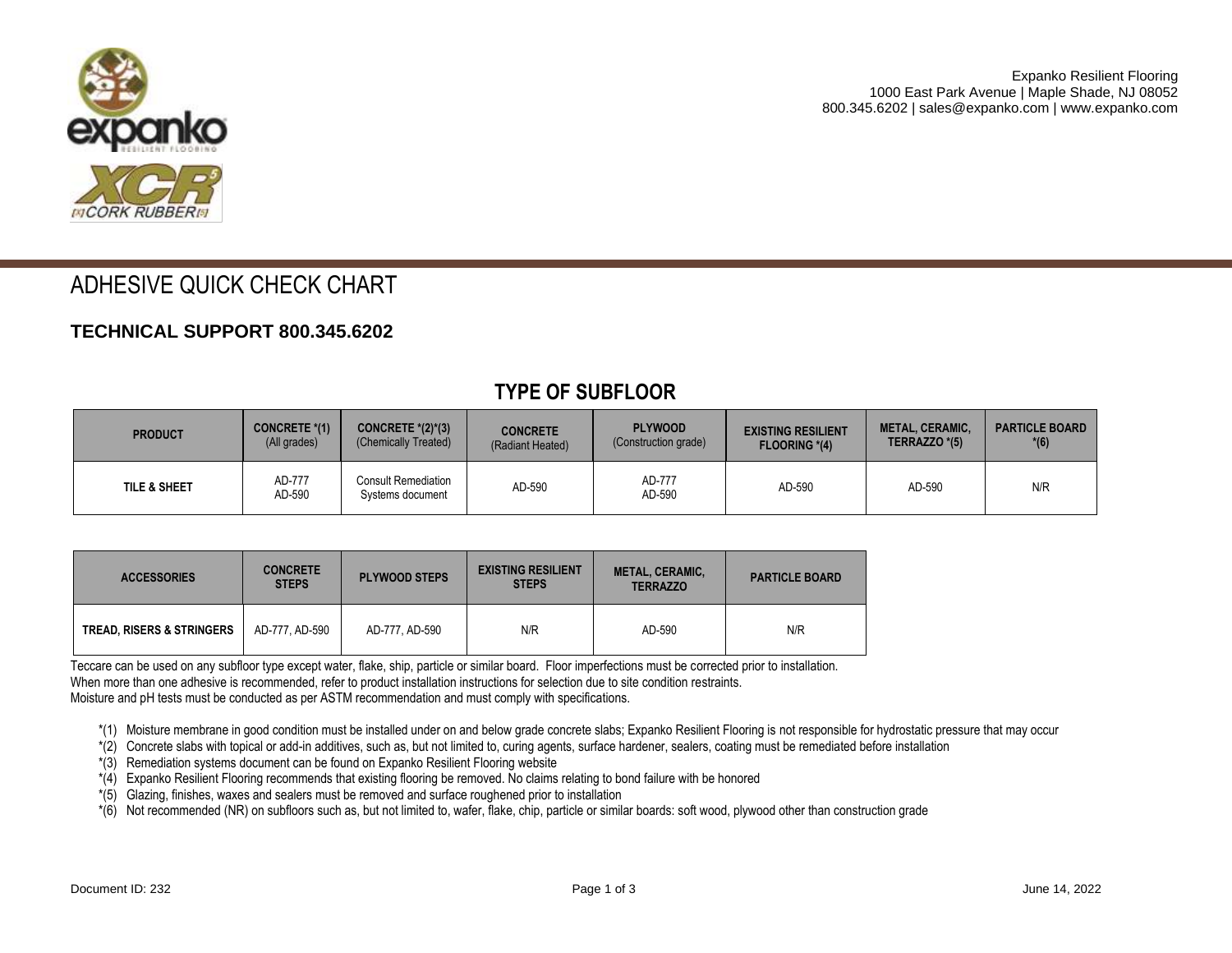### **ADHESIVE TROWEL SPECIFICATIONS**

|              | <b>ADHESIVES</b>                            | <b>TROWEL SPECIFICATION</b>                           | <b>APPROXIMATE COVERAGE</b><br>(Actual coverage depends on concrete porosity,<br>trowel condition and site temperature) |
|--------------|---------------------------------------------|-------------------------------------------------------|-------------------------------------------------------------------------------------------------------------------------|
| AD-777       | Acrylic PSA/Wet-Set Adhesive                | 1/32" d x 1/16" w x 1/32" spacing<br>U-notched trowel | Up to 245 sq. ft. $/$ U.S. gallon                                                                                       |
| AD-590       | Solvent-Free Epoxy Adhesive                 | 1/32" d x 1/16" w x 1/32" spacing<br>U-notched trowel | Up to 200 sq. ft. $/$ U.S. gallon                                                                                       |
| <b>NC-88</b> | Solvent-Free Epoxy Stair Nosing<br>Caulking | For concrete, wood or metal                           | Up to 50 lin. ft./1/4" bead                                                                                             |

## **ADHESIVE MOISTURE AND pH LEVEL SPECIFICATIONS ON ALL GRADES**

|                  | ANHYDROUS CALCIUM CHLORIDE TEST<br><b>ASTM F 1869</b>                             | <b>RELATIVE HUMIDITY TEST</b><br><b>ASTM F 2170</b> | pH TEST<br><b>ASTM F 710</b><br>5.3.1 |
|------------------|-----------------------------------------------------------------------------------|-----------------------------------------------------|---------------------------------------|
| <b>ADHESIVES</b> | <b>Moisture Vapor Emission Must Not Exceed:</b><br>lbs / 1,000 sq. ft. / 24 hours | Relative Humidity (RH) Must Not Exceed (%):         | Test Procedure 5.3.1                  |
| AD-777           | $0 - 5.0$ lbs                                                                     | 85%                                                 | $8 - 10$                              |
| AD-590           | $0 - 5.0$ lbs                                                                     | 85%                                                 | $8 - 10$                              |
| <b>NC-88</b>     | $0 - 3.0$ lbs                                                                     | N/A                                                 | $8 - 10$                              |

- Refer to the latest version of ASTM Specification for testing procedure.
- pH test and moisture tests must be performed within specification before installation
- Responsibility of FLOORING CONTRACTOR to ensure moisture and pH levels in concrete comply with specifications
- Three test frequency for first 1,000 sq ft. One test per additional 1,000 sq ft
- TECCARE: Moisture and pH tests must be performed when in contact with concrete based subfloor and meet "Installation Instructions"
- Refer to "Pre-Installation Instructions" and "Installation Instructions" documents for specific preparation and installation details
- Expanko Resilient Flooring with not be held responsible for hydrostatic pressure that may occur in the future
- Refer to "Remediation Systems Document" for high moisture or a chemical abatement situation
- IMPORTANT NOTICE: Do not use chemical adhesive removal products (chemical abatement products). Use will void Expanko Resilient Flooring's Adhesive System Warranty unless the proper remediation system in used prior to installation